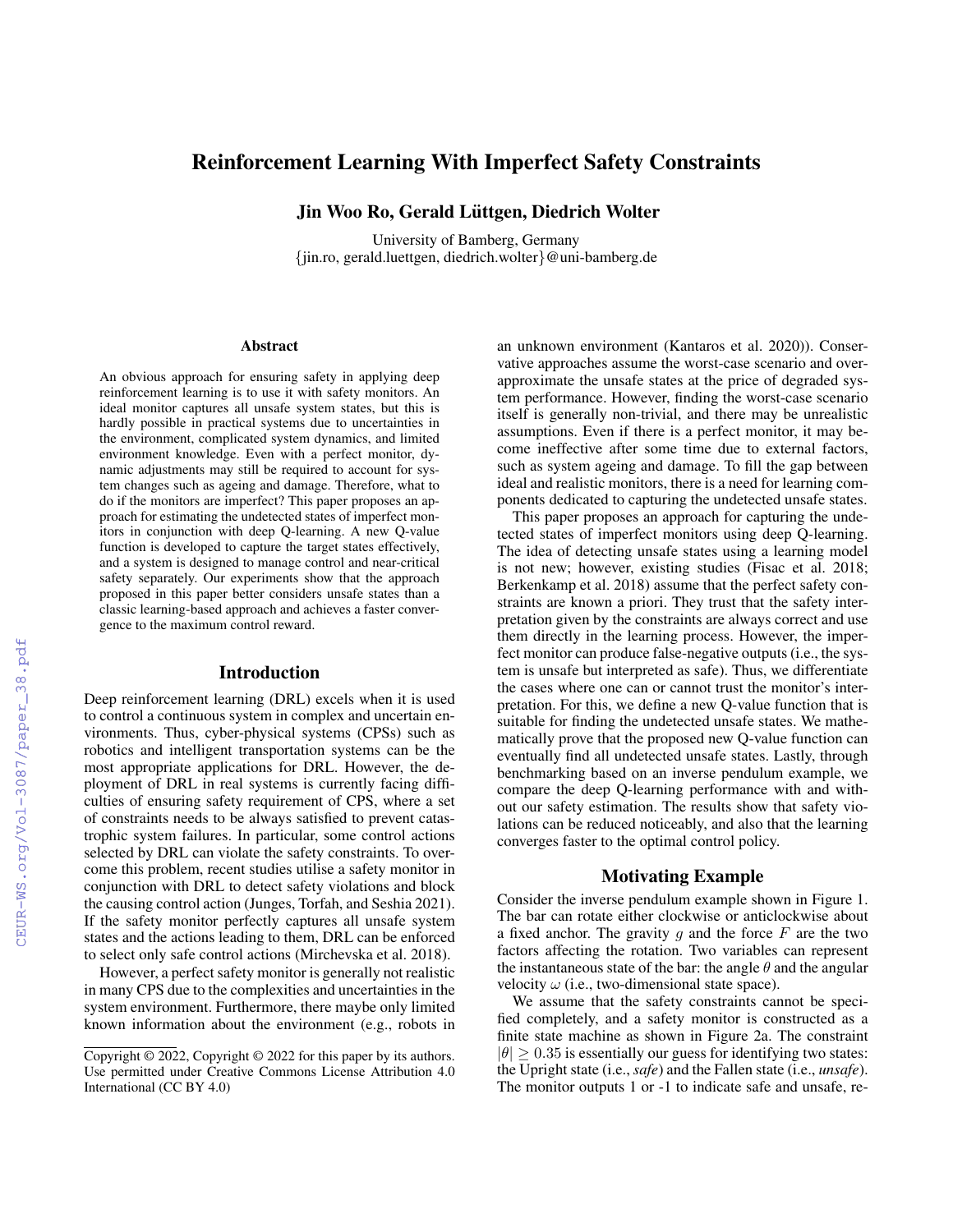

Figure 1: Inverse pendulum system, where a bar rotates about the fixed anchor. We assume that  $m = 2kg$ ,  $d = 1m$ ,  $g = -9.81$ ms<sup>-2</sup> and  $\theta$  is given in radian. The force  $|F| =$ 2N is a constant magnitude horizontal force applied at the tip of the bar. The direction of  $F$  can be controlled (left:  $F = -2N$  or right:  $F = 2N$ ) to keep the bar upright.

spectively.

There is an equilibrium point where the gravity force and F cancel out:  $Fd\cos\theta + \frac{mgd}{2}\sin\theta = 0$ . Based on our parameter values, the equilibrium is at  $\theta = 0.201$ . If  $\theta$  exceeds this point, the angular acceleration due to the gravity becomes larger than that of  $F$ , and the bar will always accelerate towards the ground. Also, we need to consider the effect of instantaneous angular velocity  $\omega$ . A large  $\omega$  cannot be instantaneously reduced to zero (i.e., deceleration takes time). Therefore, the bar can still exceed the equilibrium point even if the force  $F$  is applied to the opposite direction.

Figure 2b shows the state space of the inverse pendulum system. First, the areas with labels  $(I)$  and  $(I)$  represent the set of states that satisfy  $|\theta| \geq 0.35$  (i.e., the Fallen state). The areas  $(3)$ ,  $(4)$ , and  $(5)$  represent the possible Upright states. However, the states in  $(3)$  and  $(4)$  always converge to  $(1)$  and (2), respectively, due to either exceeding the equilibrium angle or a large angular velocity. Although  $\circled{3}$  and  $\circled{4}$  also need to be considered as unsafe states, the imperfect safety monitor actually recognises them as safe (i.e., false-negative detections). In this paper, we call such states (that are incorrectly recognised) as *hidden unsafe states*, and our objective is not only to find them but also to identify the actions leading to them.

## Problem Formulation

In this section, we formalise the hidden unsafe states detection problem, given that there is a safety monitor that can provide the ground truth about the safe and unsafe states. We start with a recap of markov decision process (MDP), and formally define the safety monitor. Finally, we define our problem.

#### Markov Decision Processes

In reinforcement learning, a control agent interacts with the environment by reading the environment state and performing an action that updates that state. Such a system is typically modelled as a MDP (Sutton and Barto 2018).



Figure 2: The safety monitor for the inverse pendulum example, and the visualisation of safe states, unsafe states, and hidden unsafe states as regions in the two-dimensional state space.

Definition 1 (Markov Decision Process). A MDP is a tuple  $\mathcal{M} = \langle S, A, P, R, \gamma \rangle$ , where:

- $S$  is the set of states, i.e., the state space.
- A is the set of actions, i.e., the action space.
- $P(s'|s, a)$  is the probability distribution over state s' given state  $s$  and action  $a$ .
- $R(s, a)$  is the immediate reward when taking action a from state s.
- $\gamma \in [0, 1]$  is the discount factor.

In every discrete time step  $t$ , the system control takes an action  $a_t \in A$  from a state  $s_t \in S$  based on policy  $\pi$ :  $S \rightarrow A$ . Then, the system reaches the next state  $s_{t+1} \in$ S and the agent receives the reward  $R(s_t, a_t)$ . The actionvalue function  $Q(s, a)$  – or simply called Q-value – defines the value of taking action  $a$  from state  $s$ :

$$
Q(s, a) = \mathbb{E}_s^{\pi} \left[ \sum_{t=0}^{\infty} \gamma^t R(s_t, a_t) | s_t = s, a_t = a \right]
$$
 (1)

where  $\mathbb{E}_s^{\pi}$  is the expected value of following policy  $\pi$  from state s. Intuitively, the returned value from Equation 1 is the expected sum of the rewards over all  $t$ . The Bellman optimality equation for the optimal action-value function  $\tilde{Q}^*(s, a)$  that yields the maximum cumulative reward is

$$
Q^*(s, a) = \mathbb{E}[R(s, a) + \gamma \max_{a'} Q^*(s', a')]
$$
 (2)

where  $s'$  is the successor state and  $a'$  is an action that can be taken from state  $s'$ . In this paper, we consider a MDP with a continuous state space and a discrete action space, as in the case with the inverse pendulum system example.

#### Safety Monitors

Generally, a safety monitor is a finite state machine. In our study, the monitor takes the inputs  $s$  and  $a$  from the MDP and outputs value 1 to indicate safe or -1 to indicate unsafe.

Definition 2 (Safety Monitor). A safety monitor is a deterministic Moore machine defined as a tuple  $A =$  $\langle L, l_0, I, \delta, G \rangle$ , where:

• L is the set of finite discrete locations.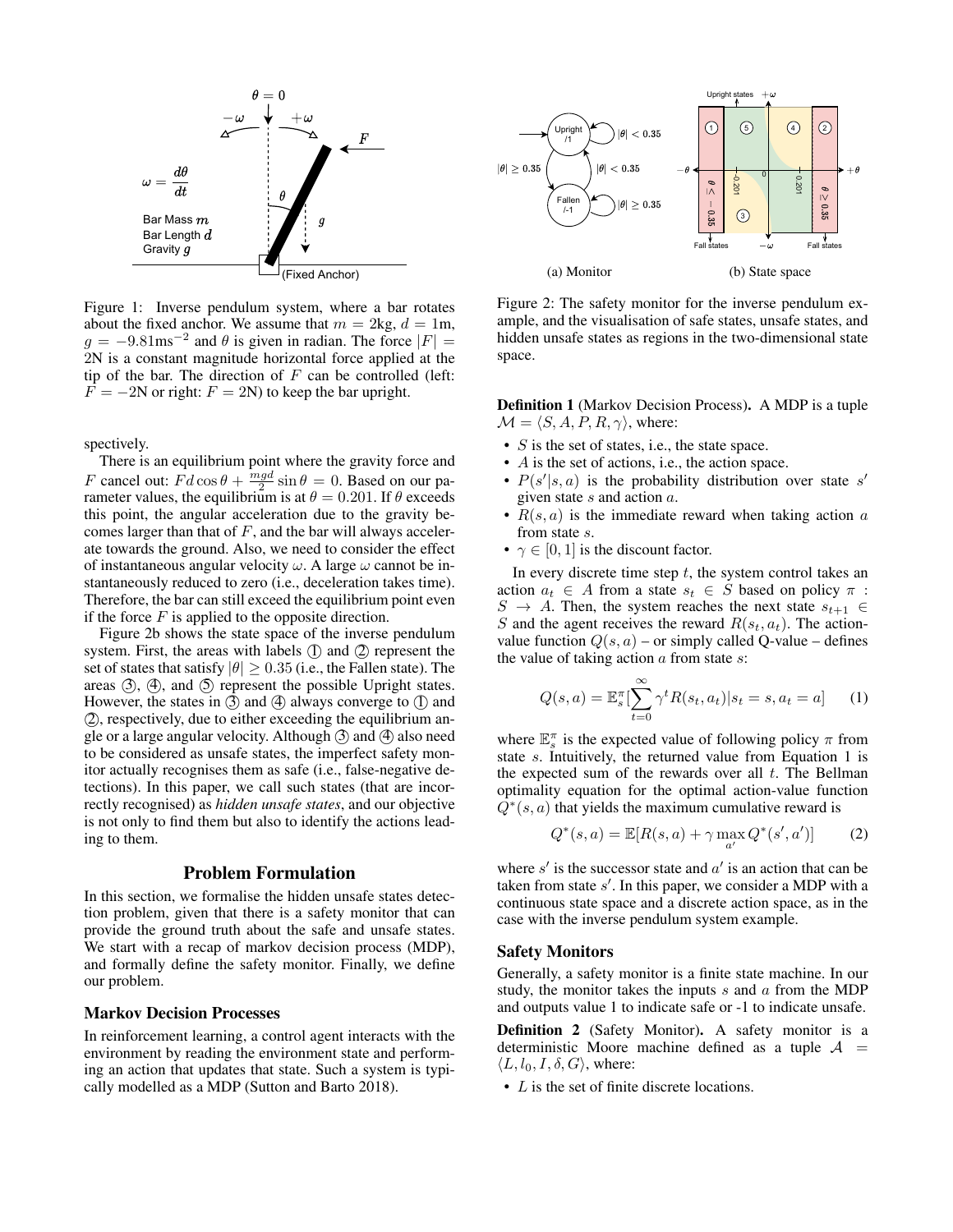- $l_0$  is the singleton initial location.
- *I* is the set of input variables.
- $\delta$  :  $L \times 2^{AP(I)} \rightarrow L$  is the transition function, where  $AP(I)$  is a set of boolean expressions over the input variables.
- $G: L \to \{-1, 1\}$  maps each location  $l \in L$  to either -1 or 1. We denote the set of safe locations by  $L_{safe} =$  ${l \in L | G(l) = 1}.$  Similarly, the set of unsafe locations is  $L_{unsafe} = \{l \in L | G(l) = -1\}.$

If there are multiple monitors in the system, we can represent them as a single monitor whose output is 1 if the outputs of all monitors are 1, otherwise, -1. Therefore, in this paper, we can simply assume that there is exactly a single safety monitor in the system.

At any time instant, the state of the entire system including the monitor can be expressed as a state pair  $(s, l)$ , where  $s \in S$  is the state of the MDP and  $l \in L$  is the location of the monitor. Also, an infinite path can be generated by following the policy  $\pi$  starting from  $(s_0, l_0)$ :

$$
p_{(s_0,l_0)}^{\pi} = (s_0, l_0) \xrightarrow{a_0} (s_1, l_1) \xrightarrow{a_1} (s_2, l_2) \xrightarrow{a_2} \dots \tag{3}
$$

In the path, a state pair  $(s, l)$  is identified as unsafe if  $l \in$  $L_{unsafe}$ . Also, an action a is identified as an unsafe action in  $(s, l)$  if there exist a transition  $(s, l) \stackrel{a}{\rightarrow} (s', l')$  where  $l' \in$  $L$ <sub>unsafe</sub>.

#### Hidden Unsafe States Detection Problem

We denote by  $S_{unsafe}$  the set of all state pairs  $(s, l)$  satisfying  $l \in L_{unsafe}.$  Similarly,  $S_{safe}$  denotes the set of all state pairs  $(s, l)$  satisfying  $l \in L_{safe}$ .

Definition 3 (Hidden Unsafe States Detection Problem). Let  $S_{hidden} \subseteq S_{safe}$  represent a set of hidden unsafe states, where all possible paths starting from a state  $(s, l) \in S_{hidden}$ always eventually reach a state  $(s', l') \in S_{unsafe}$ . Then, the hidden unsafe states detection problem is to obtain the actual unsafe set

$$
S_{unsafe}^* = S_{hidden} \cup S_{unsafe} \tag{4}
$$

by finding  $S_{hidden}$  based on  $S_{unsafe}$  which is known a priori.

Intuitively,  $S_{unsafe}$  is what the imperfect monitor recognises as unsafe, and  $S_{unsafe}^*$  is what the perfect monitor should recognise as unsafe. Thus,  $S_{hidden}$  is the gap between the perfect and imperfect monitors, and this is what we aim to find in our approach.

### System Model

This section presents our approach to estimate  $S_{unsafe}^*$  and block the actions that immediately lead to such states. We first give an overview of our system model.

### Model Overview

The system overview is shown in Figure 3. First, the environment passes the state s and the reward  $R(s, a)$  to the controller based on action a. Such a feedback loop between environment and controller is the standard design of reinforcement learning. State  $s$  and action  $a$  are also passed to the



Figure 3: System Model Overview

safety monitor for updating the monitor location and generating the output  $G(l)$ . The *safety estimator* is an additional learning component in the system. It aims to learn  $S_{unsaf}^*$ and produces the output for indicating which actions need to be blocked. It requires information  $s$ ,  $a$ , and  $l$  to learn the system path (Equation 3), and also  $G(l)$  to know what is safe and unsafe. The action mask output  $M_{(s,l)}$  is an array of binary values with size equal to the number of control actions:

$$
M_{(s,l)} = [m_0, m_1, ..., m_n]
$$
 (5)

Intuitively, each binary value is associated with a certain action. For example,  $m_i = 0$  means that action  $a_i \in A$  needs to be blocked. In this way, we can selectively block unsafe actions.

## Controller

where,

The controller is based on the deep Q-Learning method proposed in (Mnih et al. 2015). Generally, the optimal Qvalue  $Q^*(s, a)$  in Equation 2 is not known to the controller. Hence, we use a neural network to estimate  $Q^*(s, a)$  with  $Q(s, a; \theta)$ , where  $\theta$  is the parameters of the neural network (i.e., weights and bias). Note that  $\theta$  is the standard notation for neural network parameters, and it should not be confused with the angle  $\theta$  in Figure 1.

For each discrete time step, the *experience replay buffer* U stores the controller's experience  $(s, a, r, s')$ , where s is current the state,  $a$  is the action,  $r$  is the reward, and  $s'$  is the next state. Note that the use of replay buffer is based on the work in (Mnih et al. 2015). By using the data stored in buffer  $U$ , the neural network is trained using the following loss function:

 $Loss(\theta) = \mathbb{E}_{(s,a,r,s') \sim U} \big[ \big( Q_{target} - Q_{pred} \big)^2 \big]$ 

$$
Q_{target} = r + \gamma \max_{a'} Q(s', a'; \theta^{-})
$$
 (7)

$$
Q_{pred} = Q(s, a; \theta)
$$
\n(8)

(6)

where  $\gamma$  is the discount factor. Here,  $(s, a, r, s') \sim U$  means that the experience data are sampled from buffer  $U$ . The term  $(Q_{target}-Q_{pre})^2$  in Equation 6 represents the squared error between  $Q_{pred}$  (the prediction of the Q-value) and  $Q_{target}$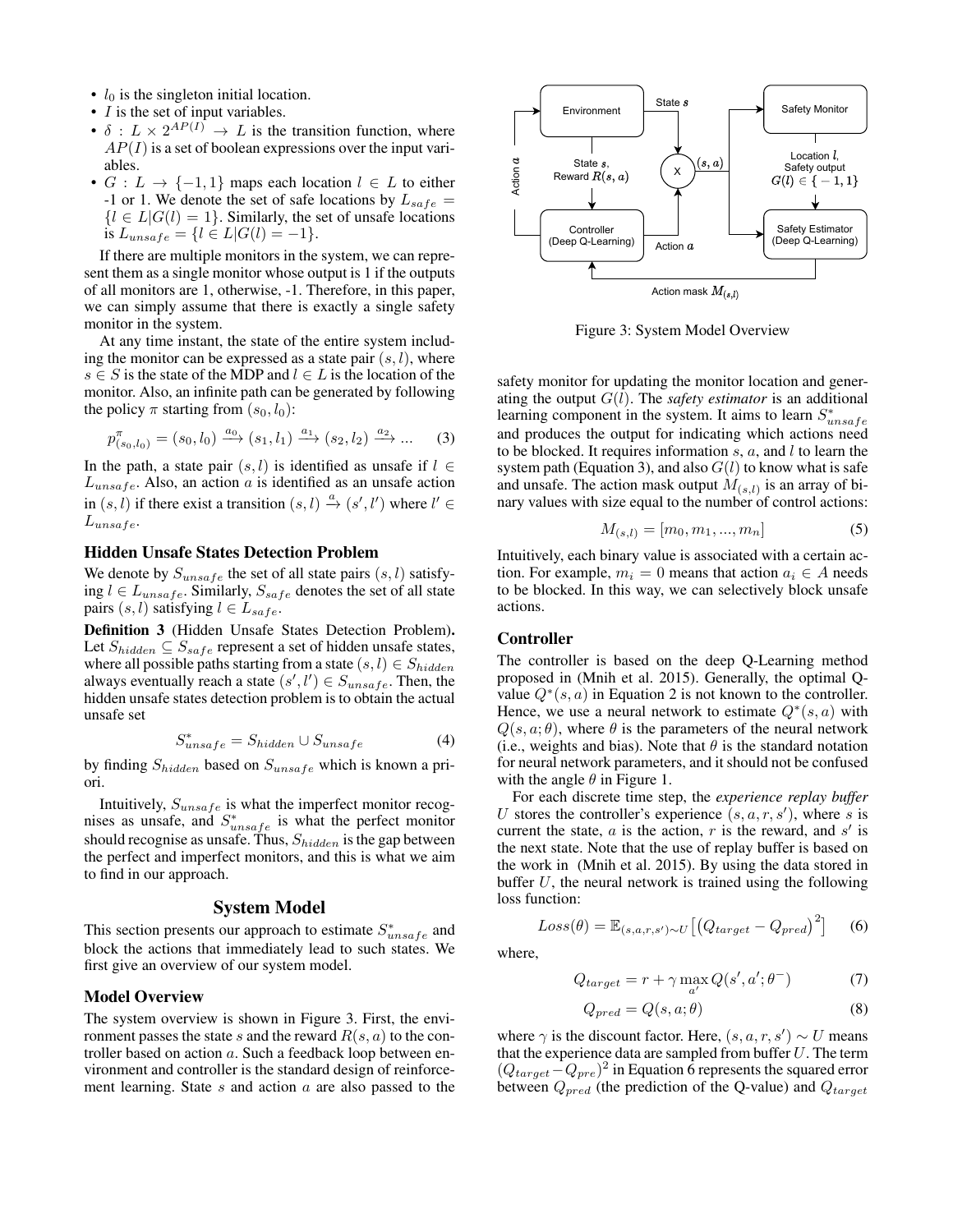(the target Q-value). In the equation of  $Q_{target}$ , symbol  $\theta^$ represents the previous value of  $\theta$ . More precisely, we update  $\theta^{-} = \theta$  every k steps, but during the k steps,  $\theta^{-}$  is kept fixed. Note that  $k$  is a hyperparameter used to control the learning process based on (Mnih et al. 2015). Finally, the neural network learns to minimise the loss function.

The  $\epsilon$ -greedy action selection method can be performed with the action mask  $M_{(s,l)}$ . Through the neural network, we can obtain the distribution of Q-values over the action space:

$$
Q^s = [Q(s, a_0), Q(s, a_1), ..., Q(s, a_n)]
$$
(9)

The array  $Q^s$  contains the Q-values of all actions. Next, we apply the action mask to obtain the array of final Q-values  $\tilde{Q^{s}_{final}}$ :

$$
Q_{final}^{s} = Q^{s} \otimes M(s, l)
$$
  
= [Q(s, a\_{0}), ..., Q(s, a\_{n})] \otimes [m\_{0}, ..., m\_{n}]  
= [Q(s, a\_{0})m\_{0}, ..., Q(s, a\_{n})m\_{n}] (10)

where ⊗ is the element-wise multiplication. For example, the multiplication of the first element of  $Q^s$  and  $M(s, \tilde{l})$  is the first element of  $Q_{final}^s$ . Because the action mask  $M(s, l)$ contains binary values, the element-wise multiplication enforces the Q-values to either keep their values or become zero. During the action selection process, the actions with zero Q-values are ignored so that unsafe actions can be blocked from being selected. If  $Q_{final}^s$  only contains zeros, it means that all actions are unsafe. In this case, a predefined safe backup plan can be instantiated or the maximum Q-value in  $Q^s$  can be selected directly.

#### Safety Estimator

Similar to the controller that learns from the environment, the safety estimator learns from the safety monitor. Basically,  $G(l)$  is the reward of the safety monitor. However, unlike  $R(s, a)$  from the environment,  $G(l)$  cannot be fully trusted because  $G(l) = 1$  cannot differentiate between safe and hidden unsafe states. Though, we trust  $G(l) = -1$ .

Another important aspect is that the safety estimator aims to solve a classification problem rather than an optimisation problem. Therefore, the safety estimator does not need to learn to maximise the reward but to identify hidden unsafe states. Here, the cumulative reward value is not meaningful because we cannot know what rewards are added. For example, a few bad rewards may be overwhelmed by good ones. As such, the cumulative reward maximisation using the Bellman equation (Equation 2) is inappropriate for the goal of the safety estimation. Therefore, we define a different Q-value function for our safety estimator.

The Q-value  $Q(s, l, a)$  is defined in Equation 11. We express  $[x]_{i=k_2}^{u=k_1}$  to indicate that the value of x in the parenthesis is capped by the upper bound  $k_1$  and the lower bound  $k_2$ . For example,  $[5]_{l=-1}^{u=1} = 1$  and  $[-2]_{l=-1}^{u=1} = -1$ .

$$
Q(s, l, a) = \left[ G(l') + 2\gamma_s \frac{\sum\limits_{\forall a' \in A} Q(s', l', a')}{|A|} \right]_{l=-1}^{u=1}
$$
 (11)

where,  $|A|$  is the number of actions. Basically, the sigma term calculates the average Q-value of all actions in  $(s', l')$ . Parameter  $\gamma_s$  can have two possible values as shown in Equation 12:

$$
\gamma_s = \begin{cases} 0 & \text{if } G(l') = -1 \\ 1 & \text{if } G(l') = 1 \end{cases} \tag{12}
$$

Lemma 1. The Q-value of an action that directly leads to an unsafe state is always -1.

*Proof.* We directly prove Lemma 1. Consider an arbitrary transition  $(s, l) \stackrel{a}{\rightarrow} (s', l')$ , where  $(s', l') \in S_{unsafe}$ . In this case, we have  $G(l') = -1$  from the monitor, which is then used to get  $\gamma_s = 0$  using Equation 12. By substituting  $\gamma_s = 0$  and  $\tilde{G}(l') = -1$  into Equation 11, we always have  $Q(s, l, a) = [-1]_{l=-1}^{u=1} = -1.$ 

If  $G(l') = -1$ , the average value term in Equation 11 is eliminated by  $\gamma_s = 0$ , and the Q-value is just the value of  $G(l')$ . This reflects that we trust the case  $G(l') = -1$ . In contrast, the case of  $G(l') = 1$  requires additional information to differentiate between the safe and hidden unsafe states. Therefore, the average term in Equation 11 is the key to identify hidden unsafe states. Intuitively,  $\gamma_s$  in our approach operates as a switch between two cases.

Lemma 2. The Q-value of an action that directly leads to a *hidden unsafe state* is always -1.

*Proof.* Consider a transition  $(s, l) \xrightarrow{a} (s', l')$ , where  $(s, l)$ and  $(s', l')$  are both members of  $S_{safe}$  so that  $G(l) =$  $G(l') = 1$ . To identify  $(s', l')$  as a hidden unsafe state, we further assume that all actions  $a'$  taken in  $(s', l')$  directly lead to some unsafe states. In this case, we know that  $Q(s', l', a') = -1$  based on Lemma 1. Furthermore,  $\gamma_s = 1$ because  $G(l') = 1$ . Hence, Equation 11 simplifies to:

$$
Q(s, l, a) = \left[ G(l') + 2\gamma_s \frac{\sum\limits_{\forall a' \in A} Q(s', l', a')}{|A|} \right]_{l=-1}^{u=1}
$$

$$
= \left[ 1 + 2\gamma_s \frac{|A| \times (-1)}{|A|} \right]_{l=-1}^{u=1}
$$

$$
= \left[ 1 - 2 \right]_{l=-1}^{u=1}
$$

$$
= -1
$$
(13)

Here, the sigma term  $\sum_{\forall a' \in A} Q(s', l', a')$  is substituted with  $|A| \times -1$  because all the Q-values from  $(s', l')$  are -1. Therefore, the Q-value of an action leading to a hidden unsafe state is -1. **In the Second State** 

 $\sum_{\forall a' \in A} Q(s', l', a') > |A| \times -1$ , which makes the Q-value If there is at least one safe action, we always have not equal to -1 but a larger value.

It is an important factor in reinforcement learning, whether the system reward converges to the optimal solution. In our case, the optimal solution is the actual set of unsafe states  $S_{unsafe}^*$  (Definition 3), and convergence means that our safety estimator can eventually detect all states in  $S_{unsafe}^*$  by finding the set  $S_{hidden}$  of hidden unsafe states.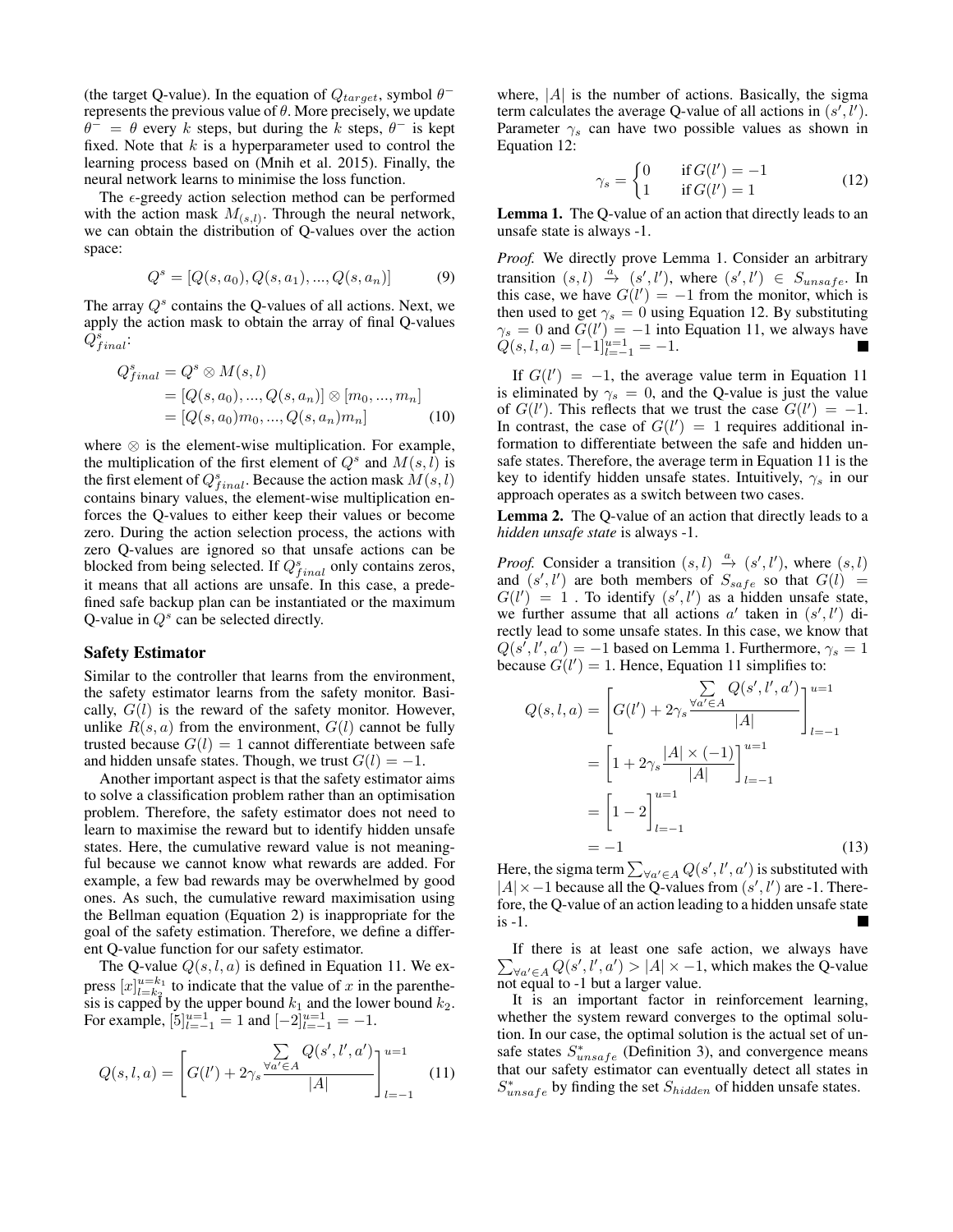Theorem 1. All hidden unsafe states and the actions leading to them are eventually detected by the safety estimator.

*Proof.* Consider an arbitrary path from  $(s_0, l_0)$  to  $(s_n, l_n)$  of length n:

$$
(s_0, l_0) \xrightarrow{a_0} (s_1, l_1) \xrightarrow{a_1} \dots \xrightarrow{a_{n-1}} (s_n, l_n) \tag{14}
$$

Based on the safety monitor, the unsafe states that produce  $G(\cdot) = -1$  are known in a priori. Without loss of generality, we assume that  $(s_n, l_n)$  is an unsafe state so that  $G(l_n) = -1$ . By Lemma 1, the Q-value of the previous action  $Q(s_{n-1}, l_{n-1}, a_{n-1})$  is -1 because it leads to an unsafe state. If the state  $(s_{n-1}, l_{n-1})$  only has unsafe actions, the Q-value of its previous action  $Q(s_{n-2}, l_{n-2}, a_{n-2})$  is -1 based on Lemma 2 because it leads to a hidden unsafe state. Similarly, if  $(s_{n-2}, l_{n-2})$  only has unsafe actions,  $Q(s_{n-3}, l_{n-3}, a_{n-3}) = -1$ , and so on. This chain of Qvalue relation uses an unsafe state as a reference point, and by inductively backtracking the path, we can find all hidden unsafe states. Because every hidden unsafe state is connected to unsafe states by definition, the safety estimator can eventually obtain  $S_{unsafe}^*$ .

Finally, the safety estimator's Q-value outputs are mapped into the action mask  $M(s, l)$ . If the Q-value is -1, the mask value is set to 0, otherwise, set to 1.

$$
\forall m_a \in M(s, l), \ m_a = \begin{cases} 0 & \text{if } Q(s, l, a) = -1 \\ 1 & \text{otherwise} \end{cases} \tag{15}
$$

#### System Execution and Learning Process

A neural network is used to estimate the Q-value of the safety estimator. The estimated Q-value is denoted by  $Q(s, l, a; \theta_s)$ , where  $\theta_s$  are the neural network parameters. The experience data  $(s, l, a, G(l), s', l')$  is stored in two buffers  $U_s$  and  $U_v$  depending on the value of  $G(l)$ . If the value is 1, the experience data are stored in  $U_s$ , otherwise, in  $U_v$ .

If only a single buffer is used, keeping the unsafe experience data in the buffer is difficult as they are frequently overwritten by new experience data. In particular, as the system control becomes better, the new data are most likely to be a safe state experience. Since the neural network training relies on the training data quality, biased data leads to biased learning (i.e., only learning the safe states) that degrades the safety estimation accuracy. Hence, to consistently provide unsafe states data, we propose using double buffers so that one buffer  $(U_v)$  is dedicated for storing unsafe state data. In the experiment results section below, the safety estimator performances with respect to a single buffer case and a double buffer case are compared.

The overall system execution and the learning process are shown in Algorithm 1. We first initialise the buffers and the neural network with random parameters  $\theta_s$ . An episode consists of  $T$  discrete time steps (Line 4). In each discrete time step, the current states  $s_t$  and  $l_t$  are used to compute  $Q^{s_t}$  and  $M(s_t, l_t)$ . The action  $a_t$  is chosen based on the  $\epsilon$ greedy method after masking. We execute the action and get Algorithm 1: Safety Estimator Learning

1: Initialise  $U_s$  and  $U_v$  to capacity N 2: Initialise a neural network Q with random weights  $\theta_s$ <br>3: **for** enisode = 1. N **do** for episode  $= 1$ , N do 4: for  $t = 1$ , T do 5: Get the current states  $s_t$  and  $l_t$ 6: Get  $Q^{s_t}$  from the controller (Equation 9) 7: Get  $M(s_t, l_t)$  based on  $Q(s_t, l_t, \forall a \in A; \theta_s)$ <br>8: Compute  $Q_{t, s, s, t}^s$  (Equation 10) 8: Compute  $Q_{final}^{s_t}$  (Equation 10) 9: **if** a random value between 0 and  $1 \ge \epsilon$  then 10:  $a_t \leftarrow \arg \max_a Q_{final}^{s_t}$ 11: else 12:  $a_t$  ← random non-zero element in  $Q_{final}^{s_t}$ 13: end if 14: Execute  $a_t$  and get the next states  $s_{t+1}$  and  $l_{t+1}$ 15: Get  $G(l_{t+1})$  from the safety monitor 16: **if**  $G(l_{t+1}) = 1$  then 17: Store  $(s_t, l_t, a_t, G(l_{t+1}), s_{t+1}, l_{t+1})$  in  $U_s$ 18: **else if**  $G(l_{t+1}) = -1$  then 19: Store  $(s_t, l_t, a_t, G(l_{t+1}), s_{t+1}, l_{t+1})$  in  $U_v$ 20: end if 21: Minibatch ← Sample( $U_s \cup U_v$ ); 22: for  $(s, l, a, G(l'), s', l') \in$  Minibatch do 23: **if**  $G(l') = 1$  **then** 24:  $q_{target} \leftarrow$  $\lceil$ 1+2  $\sum_{\forall a'\in A} Q(s',l',a';\theta_s)$  $|A|$  $\mathbb{I}^{u=1}$  $l=-1$ 25: **else if**  $G(l') = -1$  **then** 26:  $q_{target} \leftarrow -1$ 27: end if 28:  $loss \leftarrow (q_{target} - Q(s, l, a; \theta_s))^2$ 29: Minimise loss via a gradient descent method 30: Train the controller using Equation 6 31: end for 32: end for 33: end for

the next state  $s_{t+1}$  and  $l_{t+1}$ . Based on  $G(l_{t+1})$ , the experience data  $(s_t, l_t, a_t, G(l_{t+1}), s_{t+1}, l_{t+1})$  is stored in either  $U_s$  or  $U_v$ . Minibatch is randomly sampled from both of the buffers. In our case, we sampled from  $U_s$  and  $U_v$  with a 1:1 ratio. Next, we iterate over each experience data in Minibatch. The target Q-value is decided by  $G(l')$ . The loss function computes the squared error between the target Q-value and  $Q(s, l, a; \theta_s)$ , and a gradient descent method is used to minimise the loss. Lastly, the controller is trained. One important note is that the safety estimator's Q-value needs to be restricted between -1 and 1. This can be done naturally by setting the output layer activation function. In our case, we use the hyperbolic tangent (tanh) function.

## Experimental Results

This section demonstrates the efficacy of our approach for the inverse pendulum example. We first explain the experiment setup, followed by the experiment results.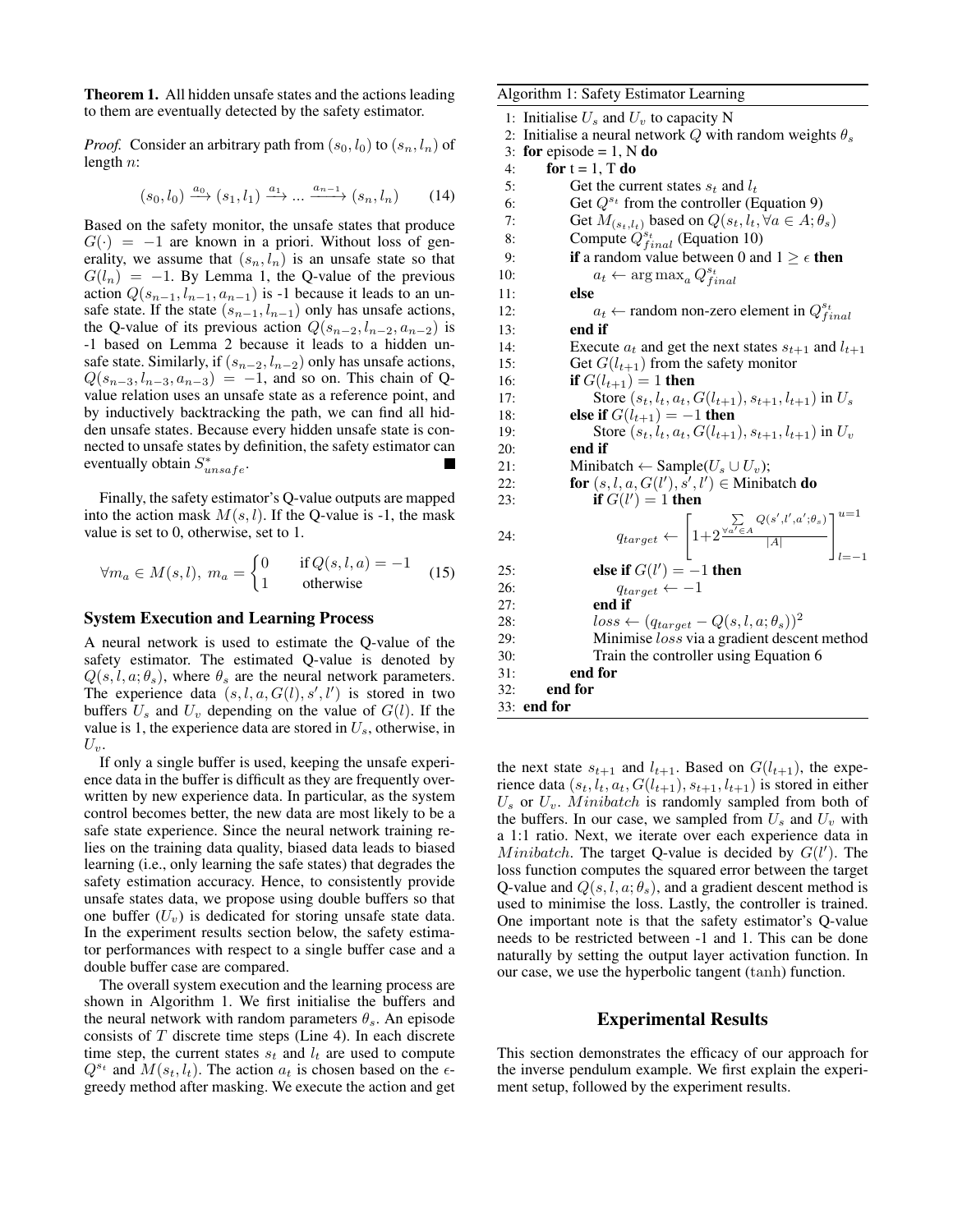# Experimental Setup

The benefit of our approach can be effectively shown by directly comparing the performance of deep Q-learning with and without the safety estimator. Furthermore, we consider the safety estimator with a single buffer and with double buffers as separate models to be evaluated. Therefore, three models are evaluated and compared.

- 1. Conventional deep Q-learning (DQN) (Mnih et al. 2015).
- 2. DQN with our safety estimator (single buffer)
- 3. DQN with our safety estimator (double buffer)

We are interested in the following observation criteria:

- How frequently safety is violated.
- How fast control reward reaches the optimal solution (i.e., convergence).
- The evolution of estimated set of hidden unsafe states over episodes.

Lastly, we describe the inverse pendulum experiment setup. Each episode terminates if 200 discrete steps have passed or the bar is considered as fallen down based on the safety monitor in Figure 2a. The reward is 1 for each discrete time step when the bar is upright; otherwise, it is 0. Thus, the maximum cumulative reward of a single episode (or episode reward) is 200. To maximise the reward, the bar must keep the upright position as long as possible. We run 500 episodes for each model.

#### Inverse Pendulum Results

Figure 4 shows the plot of the episode reward (vertical axis) over the number of episodes (horizontal axis). In the first 100 episodes, we observe that DQN with safety estimator learns faster than the conventional DQN. This is because avoiding the safety violation can quickly increase the cumulative reward. In our inverse pendulum system, the maximum reward is only possible if the bar does not fall. Thus, a reward of less than 200 means an occurrence of a safety violation. In this sense, the conventional DQN and the single buffer model are experiencing frequent safety violations. However, there is a noticeable improvement in the double buffer case as the reward is maintained at the maximum value more consistently. In 500 episodes, the number of episodes violating the safety is 186 for the conventional DQN, 149 for the single buffer model, and 121 for the double buffer model. Thus, with the single buffer model, violation is reduced by 19.9%, and with the double buffer model by 34.9%.

As shown in the proof of Lemma 2, the hidden unsafe states can be recognised by checking the average Q-values. If the value is -1, the state is a hidden unsafe state. Figure 5 shows the heatmap of the average Q-value for the single buffer case at different episodes. The blue colour marks the average Q-value of 1, whereas red marks -1. Intuitively, the red areas indicate the hidden unsafe states. In Episode 0, the estimator is initialised. As it experiences more episodes, the average Q-value is updated. However, compared to the analytical solution in Figure 2b, the estimation accuracy is poor and unstable. Especially after Episode 460, every state is considered safe. This problem is caused by the biased data



Figure 4: The cumulative reward of each episode is plotted over the number of episodes. The horizontal is the number of episodes, and the vertical axis is the cumulative reward of each episode.

in the buffer. As the controller gets better and better, it becomes more difficult to collect the information about unsafe states. Consequently, the buffer becomes full of safe state information, and the neural network can only learn from safe states. Overall, the poor and unstable estimation accuracy also explains why the single buffer case in Figure 4 exhibit severe fluctuations.

The heatmaps for the double buffer case are shown in Figure 6. It is clear that the use of double buffers has significantly improved the estimation accuracy compared to the single buffer case. Furthermore, the estimated regions are not significantly changed over episodes, and there is no more biased learning problem in Episode 460. Despite the improved accuracy, the estimation is still an underapproximation of the analytic solution in Figure 2b. This is because the neural network learning also causes uncertainties. Hence, violations can still occur, but they are reduced by 34.9%.

# Related work

Safe *policy extraction* (Watkins and Dayan 1992) is a technique that restricts the action space during policy extraction to ensure constraint satisfaction, which is widely used in various applications such as autonomous vehicle control (Mirchevska et al. 2018) and robot systems (Alshiekh et al. 2018). However, action masking often results in non-optimal solutions due to the lack of long-term future consideration. To address this, the study (Kalweit et al. 2020) specifies multi-step constraints using the formulation of constrained MDP (Altman 1999). However, these only look a fixed number of steps ahead. In contrast, the proposed approach do not have such a limitation. Another approach called Reward Constrained Policy Optimisation (RCPO) (Tessler, Mankowitz, and Mannor 2019) specifies penalties that are added to the reward, which essentially represent the constraints. Similar to others, RCPO requires the complete constraints to be given a priori.

Some studies combine the effort of formal methods and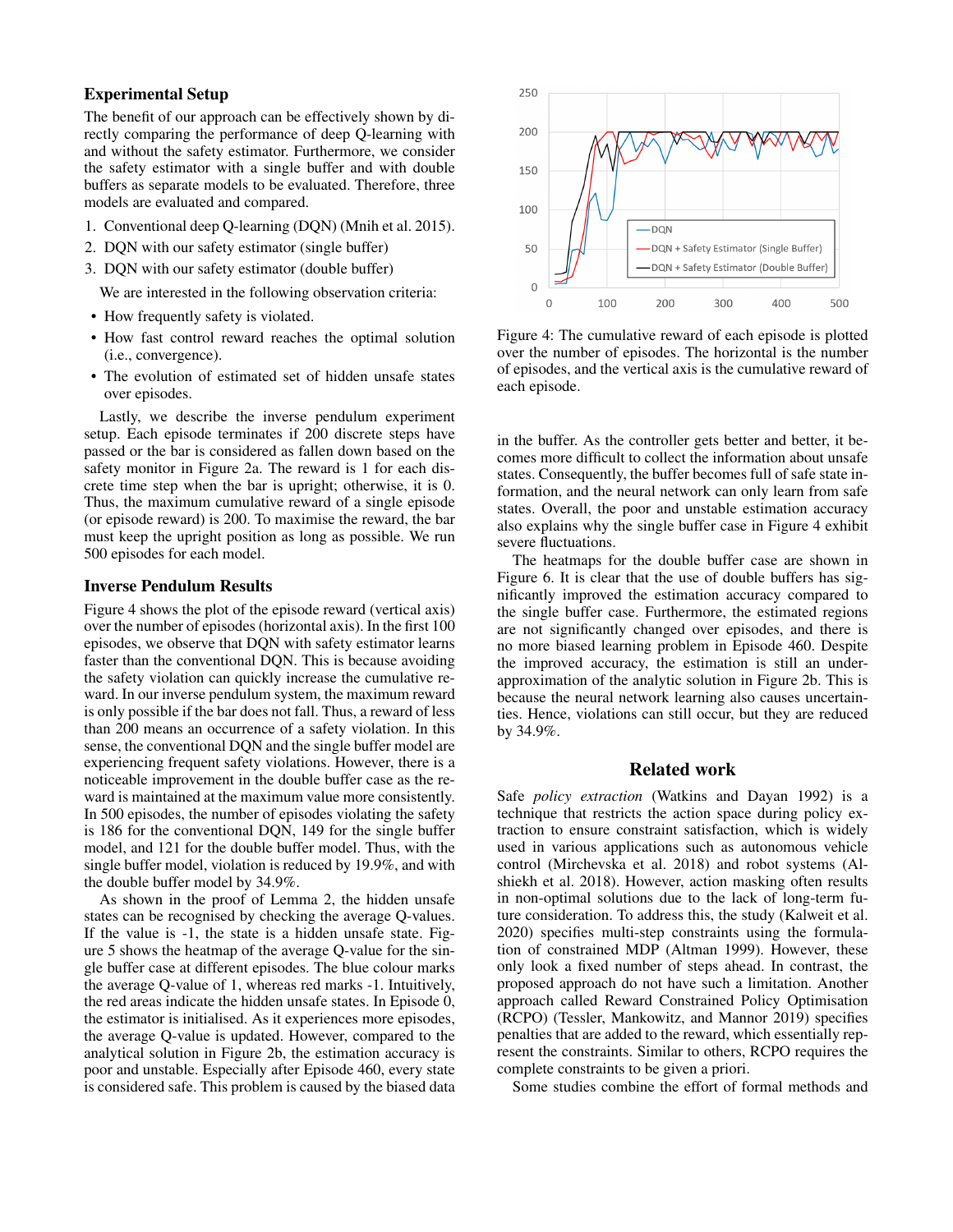

Figure 5: The average Q-value heatmaps of the single buffer case at different episodes. In each heatmap, the x-axis is the angle or the bar, and the y-axis is the angular velocity.

machine learning. For example in (Junges, Torfah, and Seshia 2021), a runtime monitor is syntactically composed with the discrete MDP system. In the resultant automaton, all unsafe actions are known; hence, actions can be blocked appropriately. However, this approach cannot be used for the continuous state space due to the state explosion problem, and the given set of constraints need to be perfect.

To the best of our knowledge, no work has been done to deal with partially known (i.e., some unsafe states are not detected) and partially correct (i.e., the monitor's output can be incorrect) safety monitors.

## **Conclusions**

This paper addressed the problem of dealing with imperfect safety monitors. Such monitors can only detect a subset of the actual unsafe states. Our approach used deep Q-learning to estimate the missing states which we called hidden unsafe states. The Q-value function was adjusted to find such states, and an action masking mechanism was employed to block unsafe actions. The experimental results of an inverse pendulum example showed that the learning speed is accelerated and the occurrence of safety violations is noticeably reduced.

In future work, the proposed approach can be extensively

analysed using more complex benchmarking example with a larger action space, complicated reward functions, and dynamic changes in the deployment environment such as damaging. Also, further research can investigate how to reuse the learned knowledge about safety to improve/adjust safety monitors.

## References

Alshiekh, M.; Bloem, R.; Ehlers, R.; Könighofer, B.; Niekum, S.; and Topcu, U. 2018. Safe reinforcement learning via shielding. In *32nd AAAI Conference on Artificial Intelligence*, 2669–2678.

Altman, E. 1999. *Constrained Markov decision processes*, volume 7. CRC Press.

Berkenkamp, F.; Turchetta, M.; Schoellig, A. P.; and Krause, A. 2018. Safe model-based reinforcement learning with stability guarantees. In *31st Conference on Neural Information Processing Systems*, volume 2, 909–919. Curran Associates, Inc.

Fisac, J. F.; Akametalu, A. K.; Zeilinger, M. N.; Kaynama, S.; Gillula, J.; and Tomlin, C. J. 2018. A general safety framework for learning-based control in uncertain robotic systems. *IEEE Transactions on Automatic Control*, 64(7): 2737–2752.